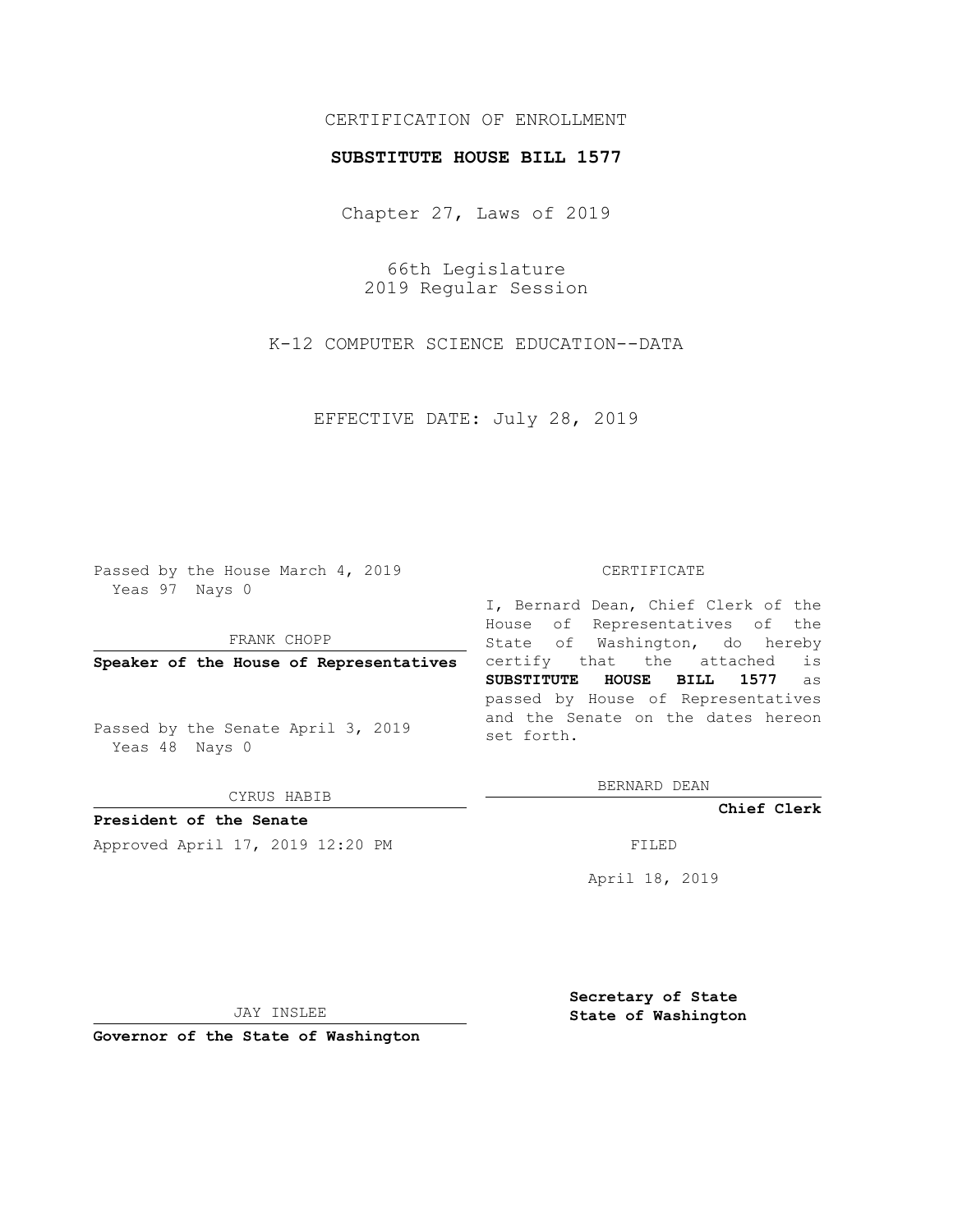### **SUBSTITUTE HOUSE BILL 1577**

Passed Legislature - 2019 Regular Session

## **State of Washington 66th Legislature 2019 Regular Session**

By House Education (originally sponsored by Representatives Callan, Stonier, Steele, Vick, Bergquist, Senn, Slatter, Jenkin, Goodman, Pettigrew, Ybarra, Dent, Harris, Tarleton, Dolan, and Lekanoff)

READ FIRST TIME 02/21/19.

 AN ACT Relating to addressing data gathering of student participation in K-12 computer science education; adding a new section to chapter 28A.300 RCW; and creating a new section.

BE IT ENACTED BY THE LEGISLATURE OF THE STATE OF WASHINGTON:

 NEW SECTION. **Sec. 1.** The legislature finds that to close the gender gap in computer science fields, it is important that computer science student participation rates are incorporated into the existing reporting infrastructure at the office of the superintendent of public instruction. The legislature finds that it is critical to track the gender and demographic composition of computer science course takers as well as the specific courses that they are taking. Grade level, socioeconomic, and distinctive factors should be included to establish a clear baseline of current student participation and identify areas for student participation improvement.

 NEW SECTION. **Sec. 2.** A new section is added to chapter 28A.300 17 RCW to read as follows:

18 Beginning June 30, 2020, and by each June 30th thereafter, each school district shall submit to the office of the superintendent of public instruction, and the office of the superintendent of public